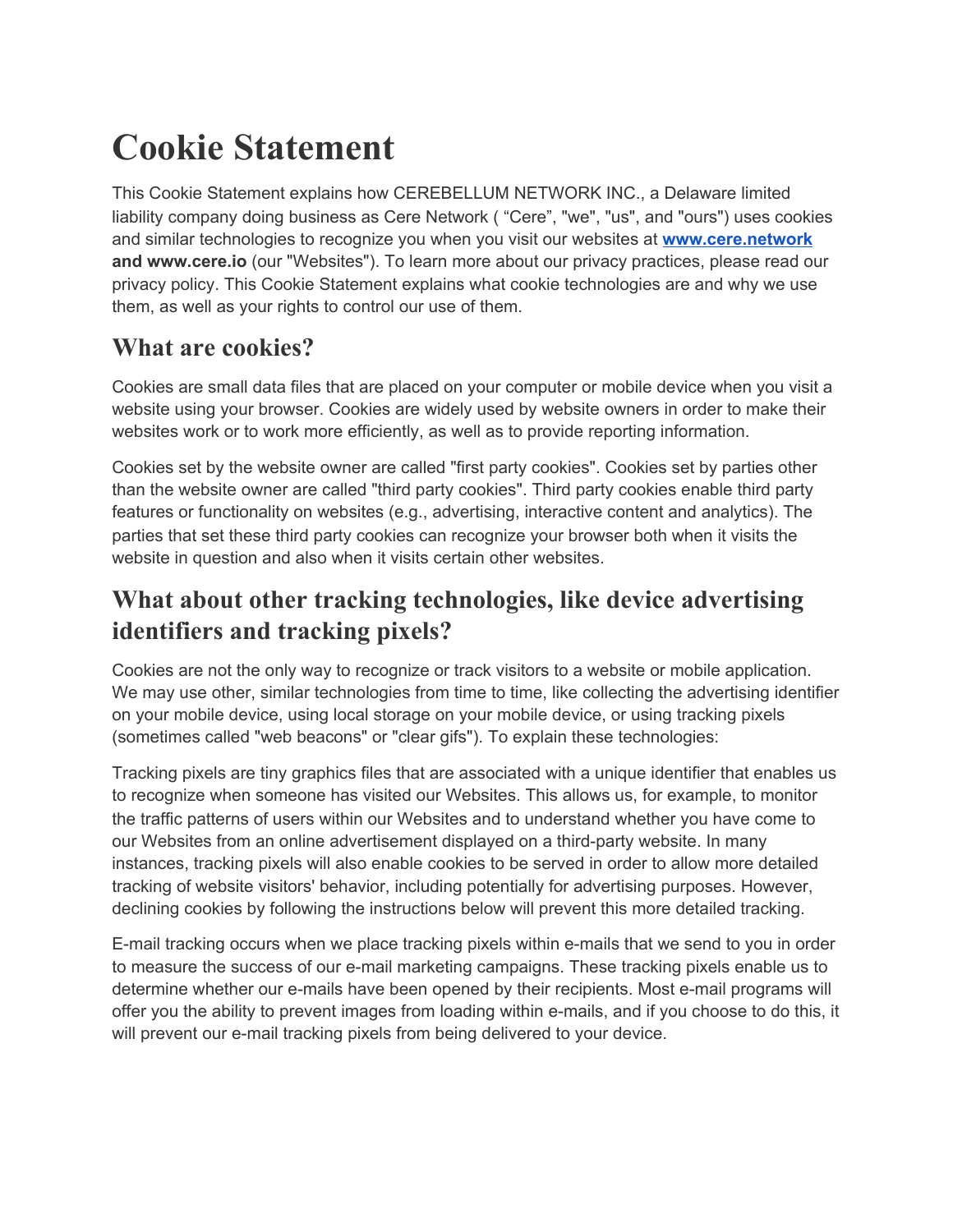Application local storage refers to when an application other than a web browser uses a small amount of your device's storage to set and retrieve cookies in a similar manner and for the same purposes as your web browser does as described above under "What are cookies?"

#### **Why do we use cookies and similar technologies?**

We use first-party and third-party cookies, local storage, and session storage for several reasons.

Some information stored in cookies, local storage, and session storage is required for technical reasons in order for our Websites to operate or to provide our Services, and we refer to these as "essential" or "strictly necessary".

To this end we store unique identifiers, like session tokens for authentication purposes in application local storage, cookies and session storage that are essential to our Services. We also store information about how you've used our Services (such as which pages you've visited or elements you've interacted with), information about the device settings you've enabled and certain location data in application local storage that are essential to our Services.

We also use cookies and local storage to enhance the performance and functionality of our Services, but in ways that are non-essential to their use. However, without our storing this information, certain functionality may become unavailable.

Additionally, we use cookies and local storage to collect information that is used either in aggregate form to help us understand how our Services are being used, or to help us improve our Services.

#### **How can I control cookies?**

You have the right to decide whether to accept or reject cookies.

You can set or amend your web browser controls to accept or refuse cookies. If you choose to reject cookies, you may still use our Websites though your access to some functionality and areas of our website may be restricted. As the means by which you can refuse cookies through your web browser controls vary from browser-to-browser, you should visit your browser's help menu for more information.

## **How often will you update this Cookie Statement?**

The date at the top of this Cookie Statement indicates when it was last updated. We may update this Cookie Statement from time to time in order toreflect, for example, changes to the cookies we use or for other operational, legal or regulatory reasons. Please therefore re-visit this Cookie Statement regularly to stay informed about our use of cookies and related technologies.

#### **Where can I get further information?**